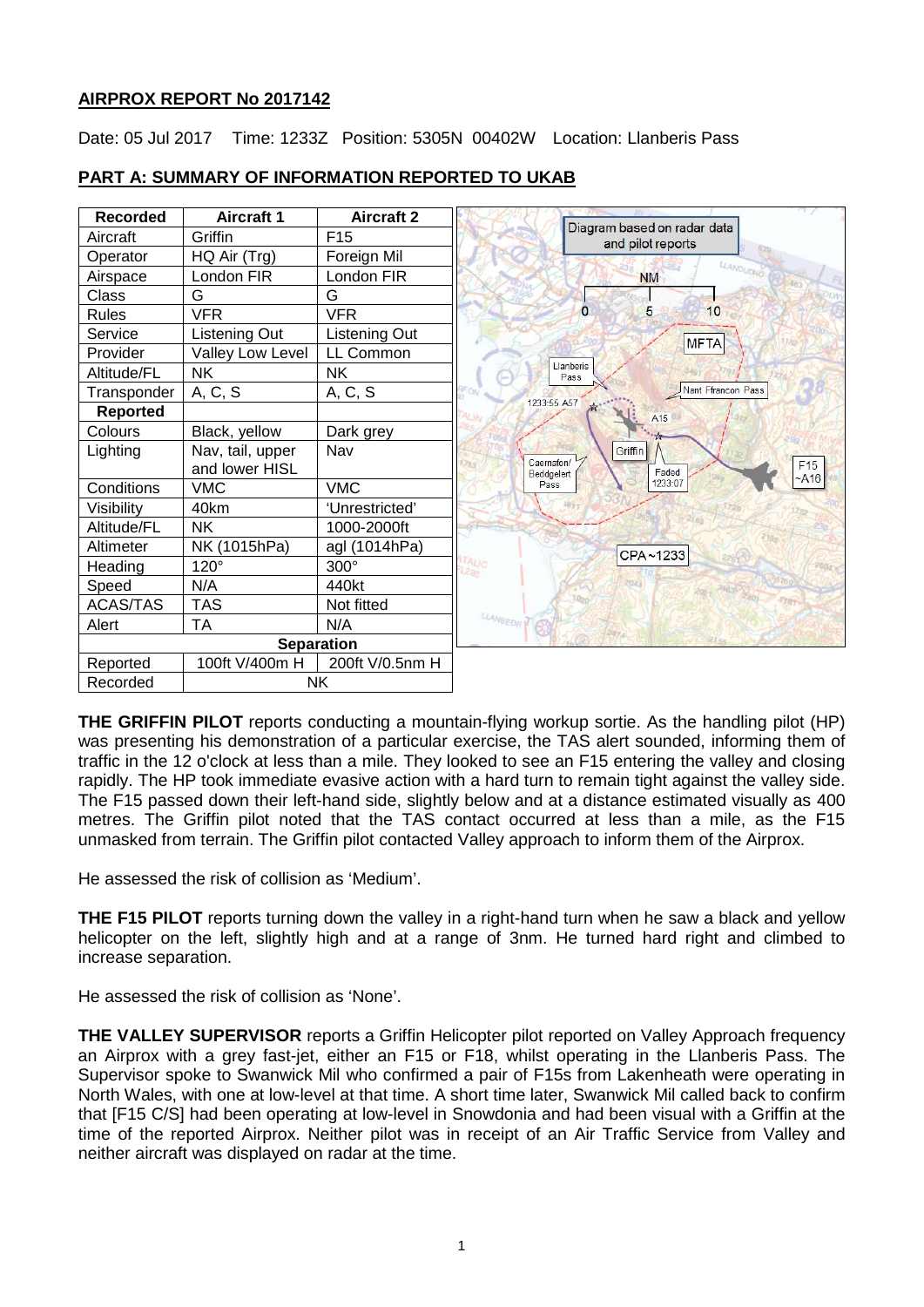### **Factual Background**

The weather at Valley was recorded as follows:

METAR EGOV 051250Z 34005KT 9999 FEW013 18/14 Q1019 BLU NOSIG=

An extract from the UK Military Low Flying Handbook edition valid on the date of the Airprox is reproduced below<sup>[1](#page-1-0)</sup>:

6. **The Snowdonia Dedicated Helicopter Mountain Flying Training Area (MFTA)**. The MFTA is a dedicated helicopter training area that extends from ground level to 500ft AGL. RW<sup>[2](#page-1-1)</sup> aircrew wishing to use the MFTA but not operating from RAF Valley should, in addition to normal LF booking, inform RAF Valley Stn Ops Ext 7059, giving relevant details including entry and exit points. RW aircrew should listen out on [3](#page-1-2)62.3 MHz (Valley Low Level) when operating in the MFTA. FW<sup>3</sup> aircrew should blind call their intentions to enter the A5 Pass or A4085 Pass on 362.3 MHz wherever possible. Further MFTA restrictions are as follows:

a. **FW ac should not overfly the MFTA below 500ft MSD.** Except in the Nant Ffrancon (A5) Pass and the Caernarfon/Beddgelert Pass (A4085) where they may fly down to 250ft MSD.

#### b. **FW ac should not enter the Llanberis Pass.**

c. **The Nant Ffrancon A5 Pass.** FW ac should fly the A5 pass in a north-westerly direction only. RW training should not be conducted in the A5 Pass during normal UKLFS operating hours.

#### **Analysis and Investigation**

#### **UKAB Secretariat**

The Griffin and F15 pilots shared an equal responsibility for collision avoidance and not to operate in such proximity to other aircraft as to create a collision hazard<sup>[4](#page-1-3)</sup>. If the incident geometry is considered as head-on or nearly so then both pilots were required to turn to the right<sup>[5](#page-1-4)</sup>.

#### **F15 Squadron Occurrence Investigation**

After reviewing flight data for [F15 C/S] , it was determined that the pilot inadvertently turned north into Llanberis Pass. Although the UK Low Fly does not prohibit fixed wing aircraft from flying into that pass, it does state that fixed wing aircraft should not fly into the Llanberis pass. The pilot intended to fly north[wards] up the valley to the east [the Nant Ffrancon Pass], in accordance with local flying procedures. The pilot was thoroughly debriefed on the importance of maintaining positional awareness and flying in accordance with local established flying procedures to ensure de-confliction and maintain flow direction.

#### **Comments**

#### **HQ Air Command**

This incident took place in Class G airspace between 2 aircraft which were both without an ATS but were listening out on the UHF low-level common frequency. The crew of the Griffin was in the process of conducting mountain flying exercises, which involved a demonstration by the HP which would have been observed by the NHP. Even though this was a busy sortie, lookout would have featured as an ever present element of the exercise and would have been further enhanced by

l

<sup>1</sup> Section 2 The UK Day Low Flying System Restrictions And Procedures, LFA 7.

<span id="page-1-1"></span><span id="page-1-0"></span><sup>2</sup> Rotary wing.

<span id="page-1-2"></span><sup>&</sup>lt;sup>3</sup> Fixed wing.

<span id="page-1-3"></span><sup>4</sup> SERA.3205 Proximity.

<span id="page-1-4"></span><sup>5</sup> SERA.3210 Right-of-way (c)(1) Approaching head-on.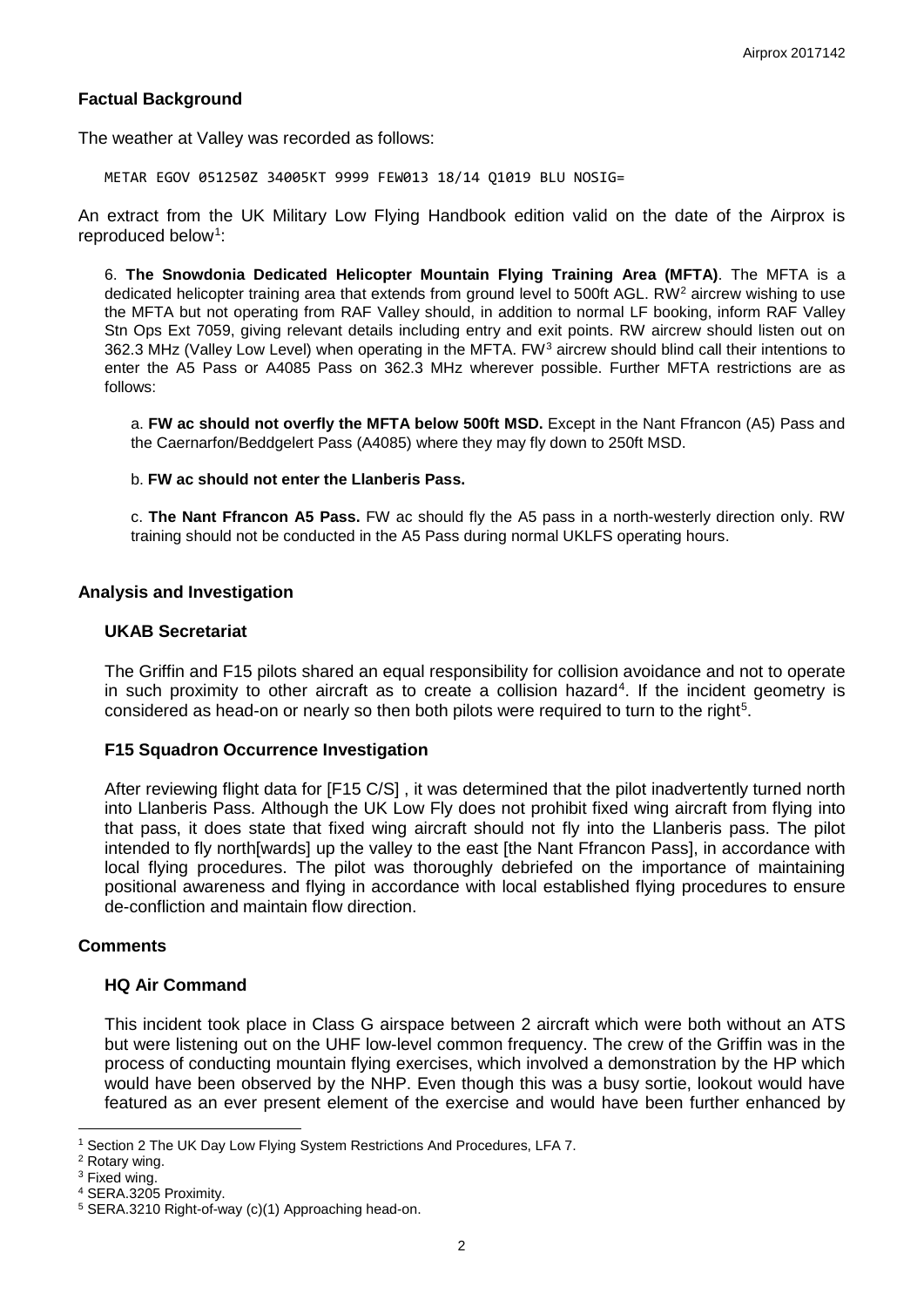the crewman operating in the cabin. The crew was aware that the UK Military Low Flying Handbook states that 'FW aircraft should not enter the Llanberis Pass' and would not have been expecting such a fast-moving aircraft to be in the vicinity. Fortunately, the TAS demonstrated its worth, and alerted the Griffin crew to the emerging confliction. The occurrence investigation highlights the difference in definition between 'shall' and 'should' within the MAA glossary; however, regardless of what is expected, there is nothing certain in aviation. A recommendation has been raised to review the UKMLFHB entry regarding the Llanberis pass.

### **USAFE**

Notwithstanding the nuance mentioned in the Squadron Occurrence Investigation, it has long been recognized by the Wing that the Llanberis Pass is not to be entered by FW aircraft. In this case, the crew mistook the Llanberis Pass for the adjacent Nant Ffrancon Pass, which resulted in the Airprox; they have been debriefed accordingly.

### **Summary**

An Airprox was reported when a Griffin and an F15 flew into proximity in the Llanberis Pass at about 1233 on Wednesday 5<sup>th</sup> July 2017. Both pilots were operating under VFR in VMC, neither in receipt of an Air Traffic Service.

### **PART B: SUMMARY OF THE BOARD'S DISCUSSIONS**

Information available consisted of reports from both pilots, radar photographs/video recordings, a report from an air traffic controller involved and reports from the appropriate operating authorities.

Members quickly agreed that it had been a navigation error that had resulted in the F15 pilot inadvertently entering the Llanberis Pass and that as a result he had flown into conflict with the Griffin helicopter. However, the Board noted that the Snowdonia MFTA extended only to 500ft AGL and therefore that FW aircraft could quite legally fly along the Llanberis Pass above 500ft MSD. The HQ USAFE advisor explained that although UK-based USAFE fast-jet aircrew could operate down to 300ft MSD, the associated currency requirements were such that crews normally only operated down to 500ft MSD, given the associated smaller currency overhead. Some members considered it most likely that the F15 pilot had therefore probably complied with the letter (if not the intent) of the UKLFHB regulation covering operation in the vicinity of the Snowdonia MFTA, in that he had likely been above the MFTA. Others pointed out that the regulation clearly stated that 'FW aircraft should not enter the Llanberis Pass', but the debate returned to the fact that this came within the MFTA paragraph, implying that if the FW aircraft was not in the MFTA (i.e. the aircraft was above 500ft MSD) then the Llanberis Pass rule did not apply. Members were aware that RAF fast-jet aircraft did not operate in the Llanberis Pass at all, and wondered whether RAF custom had resulted in a poorly framed regulation remaining current. Whatever the case, it was agreed that this situation was clearly not desirable, with helicopters being operated in close proximity to mountainous terrain, potentially with underslung loads or crew, and that the Snowdonia MFTA regulation did not appear to provide sufficient guidance to assure safe operation between helicopters and fast-jets. Consequently, the Board resolved to recommend that 'ACAS review the wording of the regulation covering use of Low Flying System airspace in the vicinity of the Snowdonia MFTA', with specific emphasis on FW operation within the Llanberis Pass and the vertical limits of the MFTA.

Turning to the risk, members agreed that although the Griffin crew had been alerted to the approaching F15 by their TAS, and had taken avoiding action, and that the F15 pilot had seen the Griffin and also taken avoiding action, the separation, closure rate and circumstances of the helicopter's operation were such that safety had been much reduced below the norm.